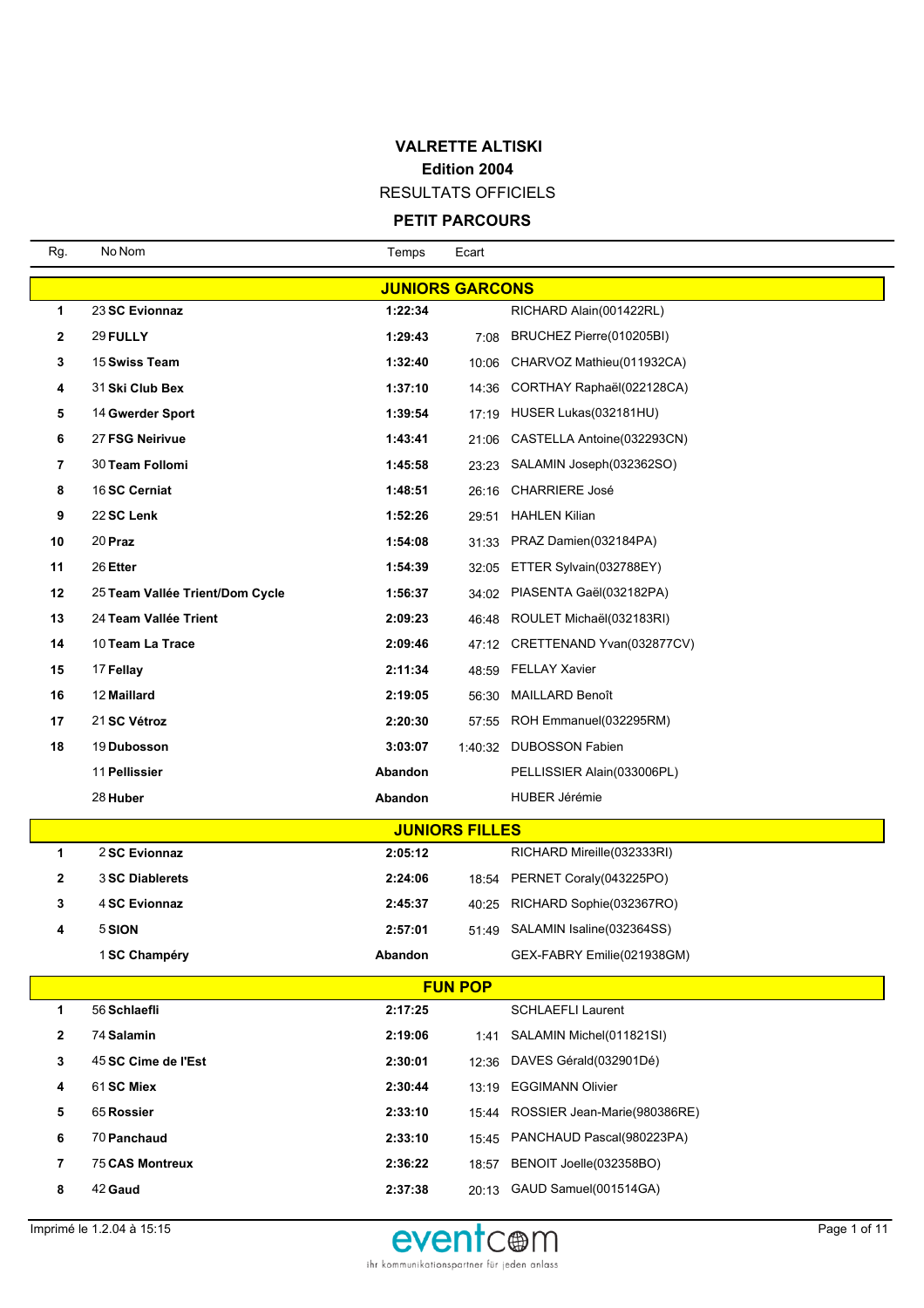RESULTATS OFFICIELS

### **PETIT PARCOURS**

| Rg. | No Nom                | Temps   | Ecart          |                                    |
|-----|-----------------------|---------|----------------|------------------------------------|
|     |                       |         | <b>FUN POP</b> |                                    |
| 9   | 67 Gisclon            | 2:38:07 |                | 20:42 GISCLON Philippe             |
| 10  | 57 SC Vaulion         | 2:39:10 | 21:45          | MAGNENAT Marguerite(010922MA)      |
| 11  | 46 Nissille           | 2:46:05 |                | 28:40 NISSILLE Jacques             |
| 12  | 49 Riethmann          | 2:46:12 |                | 28:47 RIETHMANN Sébastien          |
| 13  | 72 De L'Espee         | 2:54:39 |                | 37:13 DE L'ESPEE Edouard(021928DD) |
| 14  | 44 Club des Trotteurs | 2:54:44 |                | 37:18 LUISIER Anne-Laure           |
| 15  | 62 SC Miex            | 2:57:58 | 40:33          | <b>PAUNOVIC Darko</b>              |
| 16  | 63 De Moustier        | 3:04:00 | 46:35          | DE MOUSTIER Patrick(011111DA)      |
| 17  | 71 De L'Espee         | 3:07:04 |                | 49:39 DE L'ESPEE Charles           |
| 18  | 66 Gisclon            | 3:09:02 |                | 51:37 GISCLON Cindy                |
| 19  | 53 Romanens           | 3:17:58 |                | 1:00:32 ROMANENS Luc               |
| 20  | 64 SC Miex            | 3:20:03 |                | 1:02:37 DEBONS Caroline            |
| 21  | 60 Wurlod             | 3:22:17 |                | 1:04:52 WURLOD Daniel(011417WA)    |
| 22  | 58 Kaser              | 3:25:21 |                | 1:07:56 KASER Denis                |
| 23  | 73 Chessex            | 3:27:32 |                | 1:10:07 CHESSEX Gérard             |
|     | 55 SC Cremières       | 3:27:32 |                | 1:10:07 GOETSCHMANN Nicolas        |
| 25  | 51 Fivaz              | 3:36:12 |                | 1:18:47 FIVAZ Valérie              |
| 26  | 76 SION               | 3:37:51 | 1:20:26        | <b>PONT Carole</b>                 |
| 27  | 77 BLANC              | 3:40:50 |                | 1:23:25 BLANC Françoise            |
| 28  | <b>78 BARRAS</b>      | 3:40:55 | 1:23:30        | <b>BARRAS Sylviane</b>             |
| 29  | 43 Fivaz              | 3:40:57 |                | 1:23:32 FIVAZ Paul                 |
|     | 50 Grobéty            | 3:40:57 |                | 1:23:32 GROBETY Christophe         |
| 31  | 41 Gabioud            | 3:50:11 |                | 1:32:46 GABIOUD Camille            |
| 32  | 52 Michaud            | 3:52:32 | 1:35:07        | MICHAUD Alain(980616ML)            |
|     | 54 Messerli           | Abandon |                | <b>MESSERLI Pascale</b>            |
|     | 59 Rouiller           | Abandon |                | ROUILLER Beatrice(001562RE)        |
|     | 40 Schweizer          | Abandon |                | <b>SCHWEIZER Andrea</b>            |
|     | 47 Ruppen             | Abandon |                | RUPPEN Eric(032926RR)              |

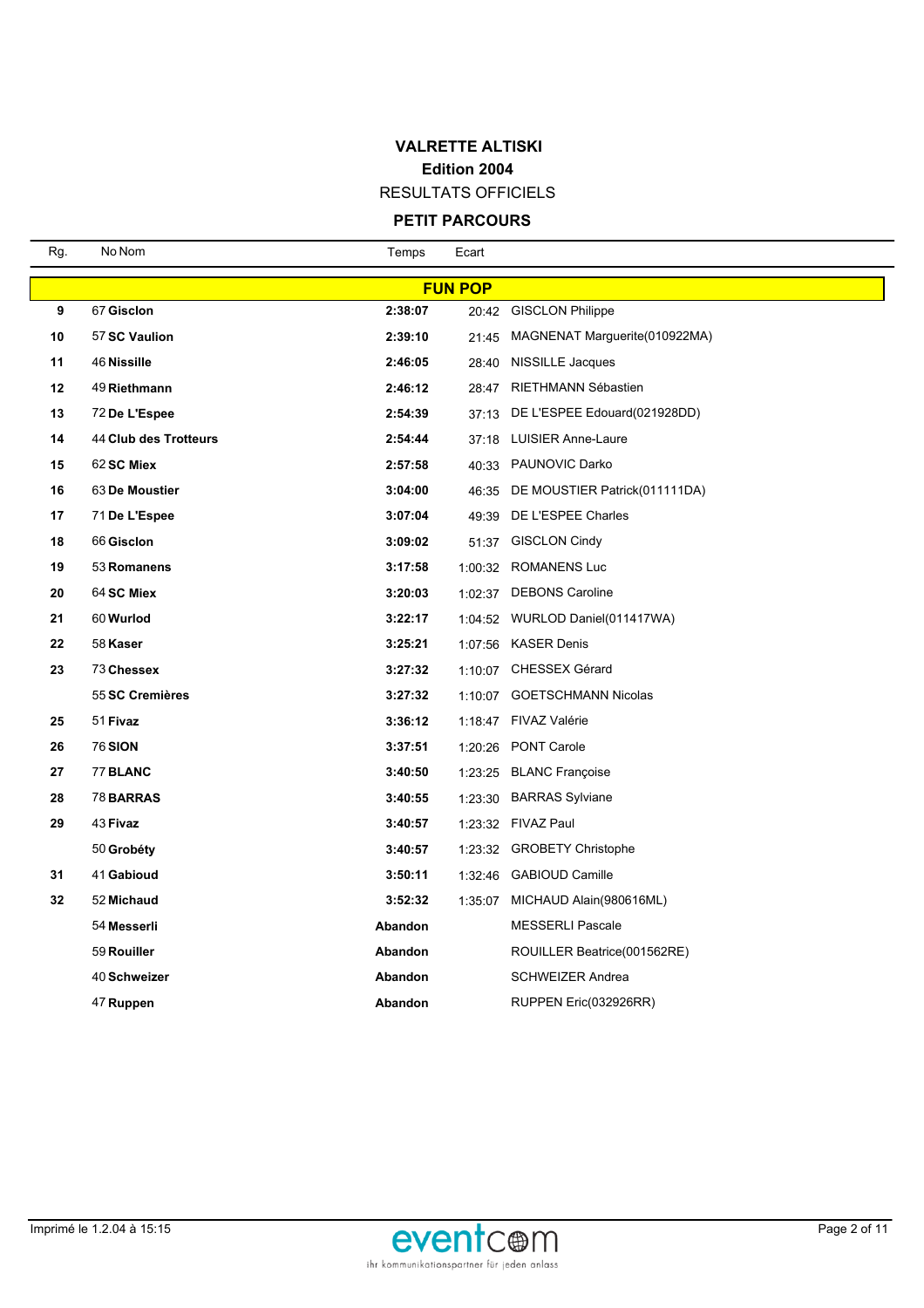RESULTATS OFFICIELS

# **GRAND PARCOURS**

| <b>DAMES</b>                                                                 |  |  |  |  |  |  |  |  |
|------------------------------------------------------------------------------|--|--|--|--|--|--|--|--|
| 1<br>2:17:29<br>BOCHATAY Anne(991037BN)<br>100 Bochatay                      |  |  |  |  |  |  |  |  |
| 109 Swiss Team<br>2:17:29<br>MABILLARD Catherine (980471MA)                  |  |  |  |  |  |  |  |  |
| 118 Swiss Team<br>2:21:16<br>BAPST Jeanine(991043BE)<br>3<br>3:46            |  |  |  |  |  |  |  |  |
| 103 Swiss Team<br>2:24:04<br>TROILLET Marie(010285TA)<br>4<br>6:35           |  |  |  |  |  |  |  |  |
| 101 SC Grattavach<br>2:33:16<br>CURRAT Laetitia(010375CA)<br>5<br>15:46      |  |  |  |  |  |  |  |  |
| 6<br>117 Daucourt<br>2:39:18<br>DAUCOURT Chantal<br>21:48                    |  |  |  |  |  |  |  |  |
| 122 Swiss Team<br>2:40:27<br>ZIMMERMANN Andrea(991083ZD)<br>7<br>22:57       |  |  |  |  |  |  |  |  |
| 8<br>110 SC Vaulion<br>2:40:27<br>MAGNENAT Gabrielle(991054MA)<br>22:57      |  |  |  |  |  |  |  |  |
| 9<br>121 Pharisa<br>2:40:28<br>PHARISA Fabienne(042700PA)<br>22:58           |  |  |  |  |  |  |  |  |
| 10<br>124 Roh<br>2:41:56<br>ROH Marie-Louise(011935RA)<br>24:26              |  |  |  |  |  |  |  |  |
| 11<br>2:44:27<br>DIAQUE Christine(011720DH)<br>113 Diague<br>26:57           |  |  |  |  |  |  |  |  |
| 12<br>116 SC Salvan<br>2:47:32<br>BOCHATAY Françoise(011704BR)<br>30:02      |  |  |  |  |  |  |  |  |
| 13<br>106 Swiss Team<br>2:48:13<br>30:44 LUTHER Aurélie(021860LU)            |  |  |  |  |  |  |  |  |
| 14<br>111 VC Bernex<br>2:49:23<br>PONT Séverine(032163Pé)<br>31:53           |  |  |  |  |  |  |  |  |
| 105 SC Evionnaz<br>2:58:49<br>RICHARD Sylvie(010786RY)<br>15<br>41:19        |  |  |  |  |  |  |  |  |
| 108 Luisier<br>2:58:49<br>LUISIER Marie(991066LA)<br>41:19                   |  |  |  |  |  |  |  |  |
| 17<br>136 JAQUET<br>3:07:07<br>JAQUET Carole(011103JA)<br>49:38              |  |  |  |  |  |  |  |  |
| 18<br>102 Chabloz<br>3:07:12<br>49:42 CHABLOZ Mireille                       |  |  |  |  |  |  |  |  |
| 19<br>3:10:58<br>PHARISA Armelle(011105PR)<br>137 SC Estavannens<br>53:28    |  |  |  |  |  |  |  |  |
| 20<br>112 Team Sport Aventure<br>3:17:04<br><b>PAHUD Nathalie</b><br>59:34   |  |  |  |  |  |  |  |  |
| 21<br>1:01:19 SEYDOUX Isabelle(001433SS)<br>127 Seydoux<br>3:18:49           |  |  |  |  |  |  |  |  |
| 22<br>129 Fournier<br>3:19:14<br>1:01:45 FOURNIER Anne(020732FN)             |  |  |  |  |  |  |  |  |
| 23<br>123 SC Villars<br>3:37:11<br>1:19:42 ROGENMOSER Nicole(011910RI)       |  |  |  |  |  |  |  |  |
| 24<br>132 SC Villars<br>3:40:02<br>1:22:32 ANEX Valérie(001477AA)            |  |  |  |  |  |  |  |  |
| 25<br>1:23:17 CHARRIERE Doris(042741CO)<br>114 CS Vallée du Flon<br>3:40:47  |  |  |  |  |  |  |  |  |
| 1:31:18 RAVUSSIN Isabelle(001517RS)<br>26<br>128 Ravussin<br>3:48:48         |  |  |  |  |  |  |  |  |
| 27<br>104 Fournier-Rey<br>3:52:00<br>1:34:30 FOURNIER-REY Audrey             |  |  |  |  |  |  |  |  |
| 28<br>126 CAS Sierre<br>3:52:04<br>1:34:34 AMOS Danièle (021507AA)           |  |  |  |  |  |  |  |  |
| 29<br>134 Club Athlétique Sierre<br>1:34:36 AMOS Karine(011931AA)<br>3:52:06 |  |  |  |  |  |  |  |  |
| JAQUET Pierrette(032370JI)<br>30<br>138 SC Estavannens<br>4:00:24<br>1:42:54 |  |  |  |  |  |  |  |  |
| 31<br>131 Dentan<br>4:18:47<br><b>DENTAN Corinne</b><br>2:01:18              |  |  |  |  |  |  |  |  |
| 32<br>119 Hertllein<br>4:43:11<br><b>HERTLEIN Judith</b><br>2:25:41          |  |  |  |  |  |  |  |  |
| 33<br>120 Rack<br>4:54:36<br><b>RACK Karin</b><br>2:37:06                    |  |  |  |  |  |  |  |  |
| 34<br>135 TORTSCHANOFF<br>4:57:19<br>2:39:49 TORTSCHANOFF Sonja              |  |  |  |  |  |  |  |  |

#### **ESPOIRS**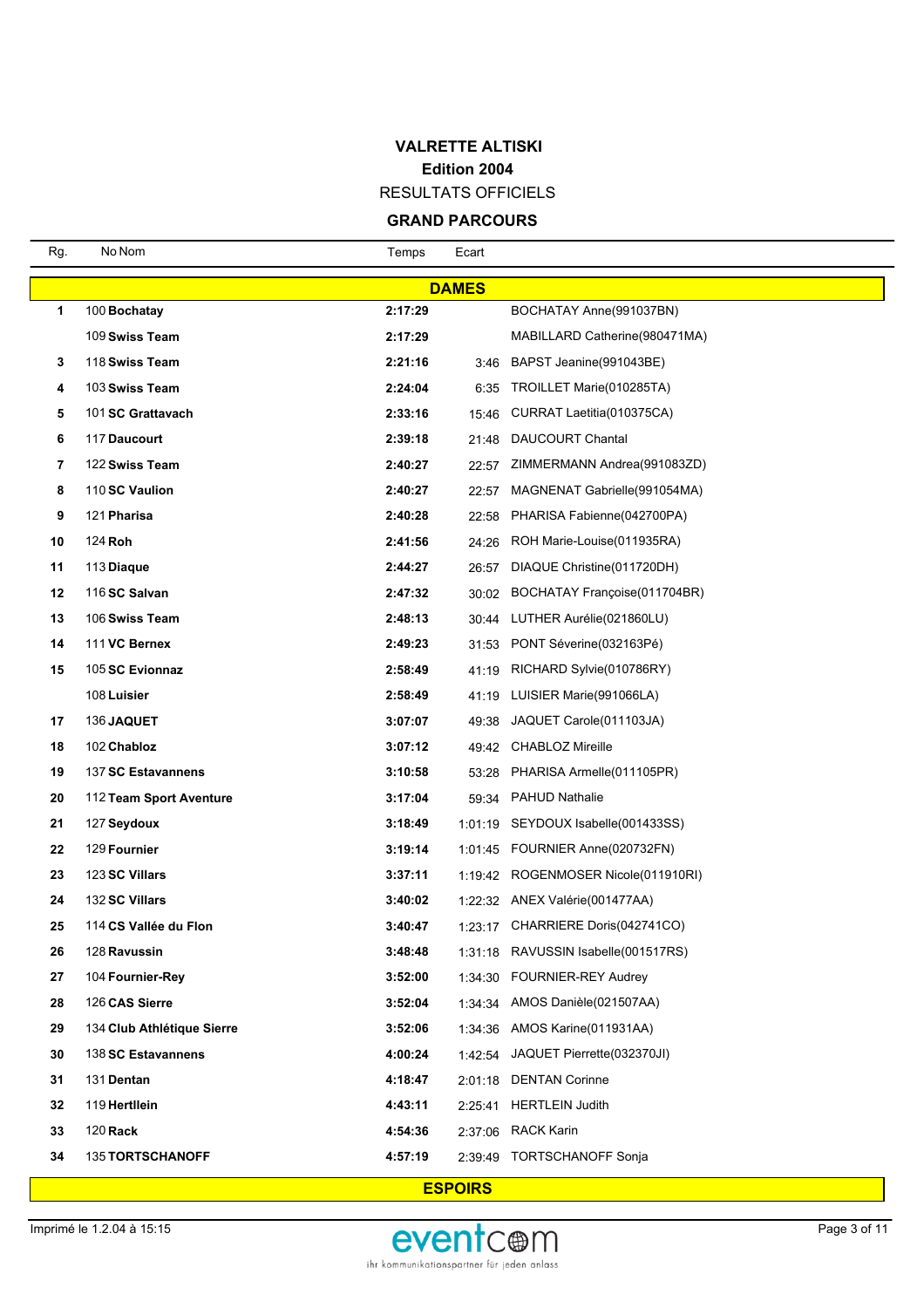RESULTATS OFFICIELS

| Rg.          | No Nom                           | Temps   | Ecart          |                                       |  |  |  |  |  |
|--------------|----------------------------------|---------|----------------|---------------------------------------|--|--|--|--|--|
|              | <b>ESPOIRS</b>                   |         |                |                                       |  |  |  |  |  |
| 1            | 152 Swiss Team                   | 1:53:40 |                | MARTI Marcel(980812MA)                |  |  |  |  |  |
| $\mathbf{2}$ | 151 Team La Trace                | 1:56:03 | 2:23           | NICOLLIER Sébastien(010189Né)         |  |  |  |  |  |
| 3            | 164 Garde-Frontières             | 2:05:38 | 11:58          | ECOEUR Yannick(032156EA)              |  |  |  |  |  |
| 4            | 153 Bourdilloud                  | 2:06:29 | 12:48          | BOURDILLOUD Christophe(001453BH)      |  |  |  |  |  |
| 5            | 174 Romanens                     | 2:15:04 | 21:24          | ROMANENS Benoît(991023RE)             |  |  |  |  |  |
| 6            | 150 Dom Cycle                    | 2:19:50 | 26:09          | <b>GINIER Reynold</b>                 |  |  |  |  |  |
| 7            | 161 SC Cerniat                   | 2:20:00 | 26:20          | CHARRIèRE Eric(021864CR)              |  |  |  |  |  |
| 8            | 154 <b>Dahu</b>                  | 2:25:28 | 31:48          | MORIER Janry (011329MA)               |  |  |  |  |  |
| 9            | 155 Terrettaz                    | 2:43:54 | 50:13          | <b>TERRETTAZ Rodrigue</b>             |  |  |  |  |  |
| 10           | 169 Tornay                       | 2:44:16 | 50:36          | TORNAY Louis(032348TO)                |  |  |  |  |  |
| 11           | 166 Desarzens                    | 2:47:30 | 53:50          | DESARZENS Grégory(033218DR)           |  |  |  |  |  |
| 12           | 172 Saanenland                   | 2:53:54 |                | 1:00:13 OEHRLI Simon(980752OI)        |  |  |  |  |  |
| 13           | 170 Liand                        | 2:54:45 |                | 1:01:05 LIAND Jérôme(032360Lé)        |  |  |  |  |  |
| 14           | 157 Bruchez                      | 2:59:13 |                | 1:05:33 BRUCHEZ Pierre(010205BI)      |  |  |  |  |  |
| 15           | 18 Dessibourg                    | 3:00:24 |                | 1:06:44 DESSIBOURG Valentin(032344DA) |  |  |  |  |  |
| 16           | 163 SC Lenk                      | 3:15:37 |                | 1:21:56 ALLEMANN Beat                 |  |  |  |  |  |
| 17           | 158 Joris                        | 3:25:03 | 1:31:23        | <b>JORIS Guillaume</b>                |  |  |  |  |  |
| 18           | 171 CAS Yverdon                  | 3:50:19 | 1:56:39        | <b>TRABAUD Thierry</b>                |  |  |  |  |  |
| 19           | 160 Blaser                       | 4:24:10 | 2:30:29        | <b>BLASER Valentin</b>                |  |  |  |  |  |
| 20           | 162 Charrotton                   | 4:24:13 |                | 2:30:33 CHARROTTON Raphaël            |  |  |  |  |  |
| 21           | 168 Rochat                       | 4:24:16 |                | 2:30:35 ROCHAT Sébastien              |  |  |  |  |  |
|              | 167 Baumann                      | Abandon |                | <b>BAUMANN Christian</b>              |  |  |  |  |  |
|              |                                  |         | <b>SENIORS</b> |                                       |  |  |  |  |  |
| 1            | 224 Swiss Team                   | 1:47:32 |                | TARAMARCAZ Pierre-Marie(980279TI)     |  |  |  |  |  |
| 2            | 208 Rey                          | 1:47:41 | 8              | REY Jean-Yves(980250RE)               |  |  |  |  |  |
| 3            | 349 Swiss Team                   | 1:49:09 | 1:36           | MASSEREY Jean-Daniel(980185ME)        |  |  |  |  |  |
| 4            | 254 Epiney                       | 1:49:14 | 1:41           | EPINEY Sebastien (032365EE)           |  |  |  |  |  |
| 5            | 248 SC Grattavache               | 1:50:48 | 3:15           | MORET Didier(980877MI)                |  |  |  |  |  |
| 6            | 262 Garde-Frontières             | 1:53:00 | 5:27           | ZURBRÜGG Rolf(980300ZO)               |  |  |  |  |  |
| 7            | 247 Garde-frontières             | 1:53:23 | 5:50           | FARQUET Ernest(980114FR)              |  |  |  |  |  |
| 8            | 210 Swiss Team                   | 1:53:39 | 6:06           | SCHUWEY Pius(980271SI)                |  |  |  |  |  |
| 9            | <b>173 JAUN</b>                  | 1:56:31 | 8:58           | MOOSER Pascal(991185MA)               |  |  |  |  |  |
| 10           | 243 Sport & Loisirs Avry-dt-Pont | 1:57:49 | 10:16          | CHARRIèRE Thierry(022048CH)           |  |  |  |  |  |
| 11           | 280 Team Nidel                   | 2:00:35 | 13:02          | JEAN Antoine(010735JN)                |  |  |  |  |  |
| 12           | 250 Team Nidel                   | 2:01:35 |                | 14:03 REY Christophe(001528RH)        |  |  |  |  |  |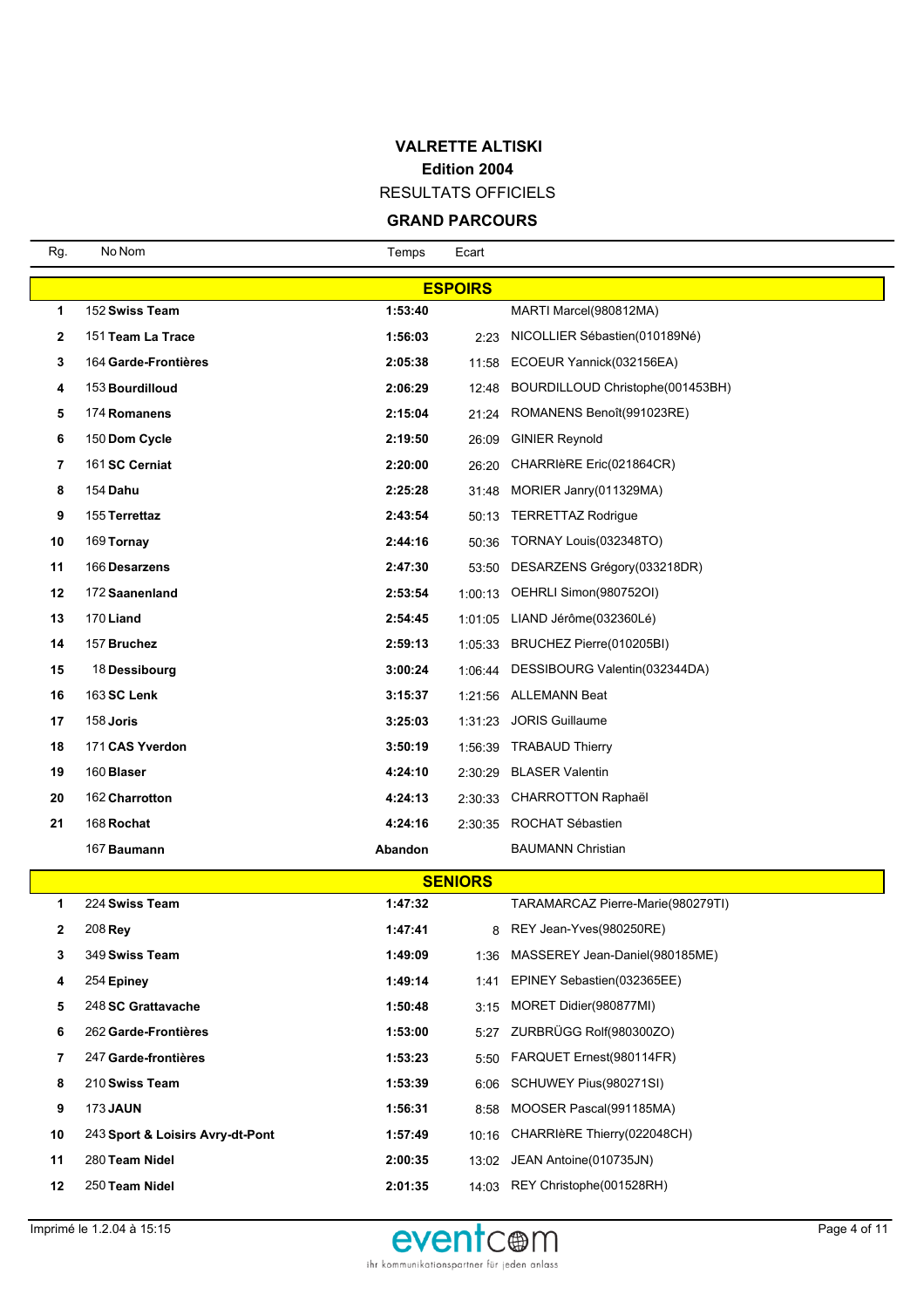RESULTATS OFFICIELS

| Rg. | No Nom                    | Temps   | Ecart |                                   |  |  |  |  |
|-----|---------------------------|---------|-------|-----------------------------------|--|--|--|--|
|     | <b>SENIORS</b>            |         |       |                                   |  |  |  |  |
| 13  | 272 Biosport Verbier      | 2:02:15 |       | 14:42 FELLAY Hugues(991285FU)     |  |  |  |  |
| 14  | 328 Garde-Frontière III   | 2:02:27 | 14:54 | DI NINO Dominique (980524DO)      |  |  |  |  |
| 15  | 217 Auby                  | 2:02:30 |       | 14:57 AUBRY Patrice(032818AA)     |  |  |  |  |
| 16  | 244 VC Bernex             | 2:03:10 | 15:37 | COMBE Nicolas(032160CI)           |  |  |  |  |
| 17  | 199 Gwerder Sport         | 2:03:22 | 15:49 | ULRICH Andreas(001567UN)          |  |  |  |  |
| 18  | <b>353 CONUS</b>          | 2:05:04 | 17:31 | CONUS Thierry (991087CH)          |  |  |  |  |
| 19  | 227 Biosport              | 2:05:06 | 17:33 | OREILLER Jean-Marc(032155OE)      |  |  |  |  |
| 20  | 274 Swiss Team            | 2:06:30 |       | 18:57 VAUDAN Emmanuel(980290VM)   |  |  |  |  |
| 21  | 290 Debons                | 2:09:59 | 22:26 | DEBONS Frédéric(032300DR)         |  |  |  |  |
| 22  | 265 SC Cerniat            | 2:10:00 | 22:27 | BOCHUD Gérard(980033Bé)           |  |  |  |  |
| 23  | 263 Testuz                | 2:10:39 | 23:06 | TESTUZ Patrick(980280TA)          |  |  |  |  |
| 24  | 320 SC Grattavache        | 2:11:29 | 23:57 | MORET David(021881MA)             |  |  |  |  |
| 25  | 311 SC Rosablanche        | 2:12:06 | 24:33 | MONNET Vincent(032313MI)          |  |  |  |  |
| 26  | 234 Favre                 | 2:12:07 | 24:34 | FAVRE Nicolas (032315FI)          |  |  |  |  |
| 27  | 196 SC Val Ferret         | 2:12:18 |       | 24:45 SARRASIN Yannick(980504SA)  |  |  |  |  |
| 28  | 300 Comina                | 2:12:46 | 25:14 | COMINA Didier(032312CI)           |  |  |  |  |
| 29  | 281 Team Nidel            | 2:13:30 | 25:57 | BAGNOUD Kevin(001529BE)           |  |  |  |  |
| 30  | 193 Pache                 | 2:14:04 | 26:31 | PACHE Jean-Claude(980911PE)       |  |  |  |  |
| 31  | 309 Thurler               | 2:14:20 | 26:47 | THÜRLER Laurent (991038TA)        |  |  |  |  |
| 32  | 351 Rey                   | 2:14:35 | 27:03 | REY Hervé(980249RE)               |  |  |  |  |
| 33  | 302 Muraz Sport           | 2:15:26 | 27:54 | BOURDIN Olivier(991041BL)         |  |  |  |  |
| 34  | 282 SC Salentin           | 2:15:27 | 27:55 | RICHARD Jean-Marc(980253RE)       |  |  |  |  |
| 35  | 264 La Trace              | 2:15:41 | 28:08 | BOSON Olivier(980041BL)           |  |  |  |  |
| 36  | <b>213 AS CGFR III</b>    | 2:15:42 | 28:10 | GEX Alexandre(980554GL)           |  |  |  |  |
| 37  | 301 PB Bulle              | 2:17:21 |       | 29:48 CHASSOT Sébastien(001527Cé) |  |  |  |  |
| 38  | 241 SC Trient             | 2:18:04 | 30:31 | CAPPI Alexandre(980060CL)         |  |  |  |  |
| 39  | 306 Team Muraz-Sierre     | 2:18:09 | 30:36 | GONUS Alain(991039GL)             |  |  |  |  |
| 40  | 203 Team Papival          | 2:18:20 |       | 30:47 PARADIS Daniel(032305PA)    |  |  |  |  |
| 41  | 288 Héritier              | 2:20:27 | 32:55 | HERITIER Miguel(032301HI)         |  |  |  |  |
| 42  | 308 Footing Club Lausanne | 2:20:48 | 33:15 | GILLIERON Christophe(980557GH)    |  |  |  |  |
| 43  | 258 Team Tartampion       | 2:21:14 | 33:41 | BUCHS Eric(021962BR)              |  |  |  |  |
| 44  | 284 AS CGFR III           | 2:21:21 | 33:48 | DARBELLAY Alex(032320DL)          |  |  |  |  |
| 45  | 350 Savary                | 2:22:36 | 35:03 | SAVARY Hugues(010687SU)           |  |  |  |  |
| 46  | 345 CSP Lausanne          | 2:22:40 | 35:07 | JAKOB Michel(032306JI)            |  |  |  |  |
| 47  | 354 Bagnoud               | 2:22:41 | 35:08 | BAGNOUD Gérard(032164Bé)          |  |  |  |  |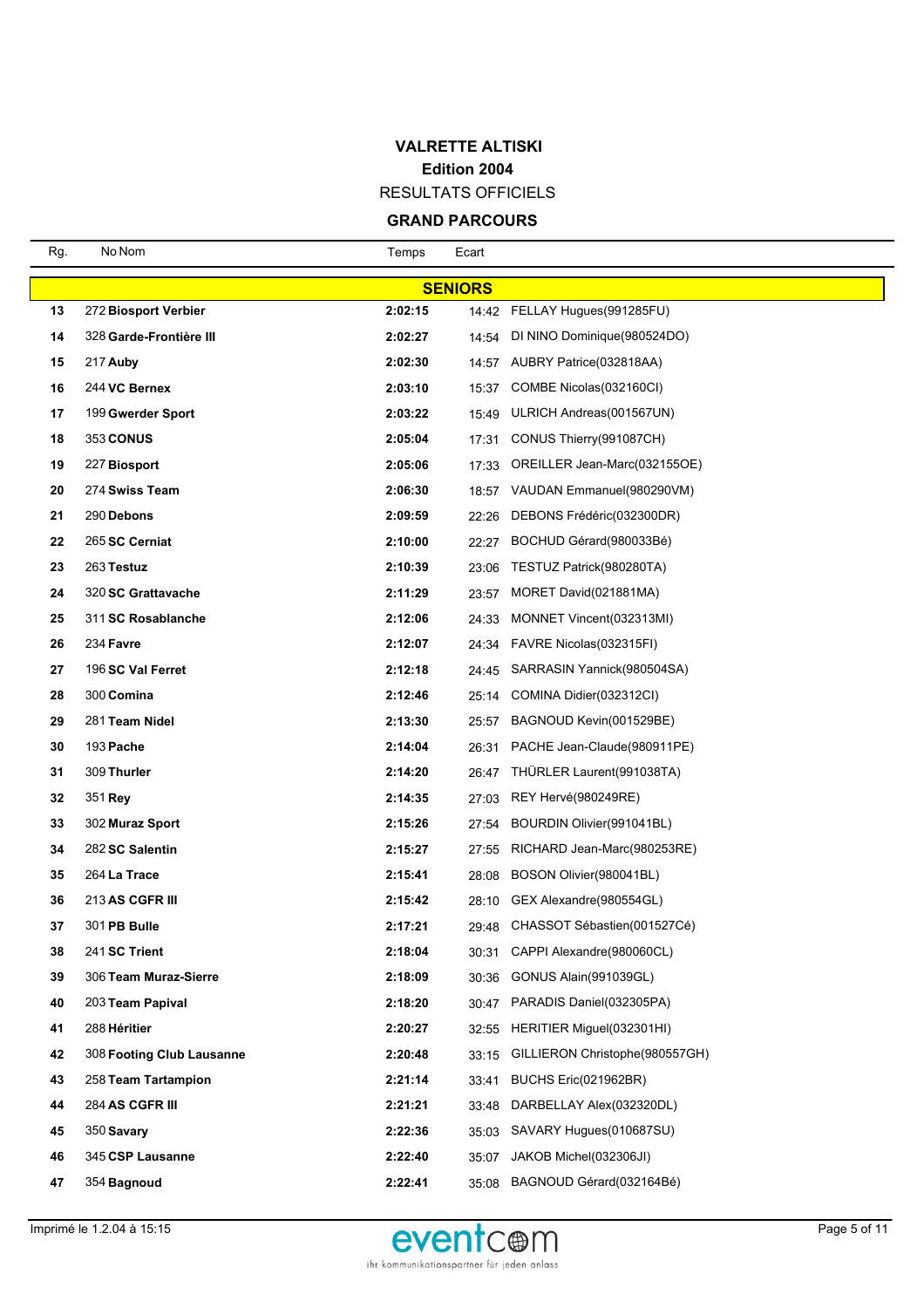RESULTATS OFFICIELS

| Rg.            | No Nom                       | Temps   | Ecart |                                    |  |  |  |
|----------------|------------------------------|---------|-------|------------------------------------|--|--|--|
| <b>SENIORS</b> |                              |         |       |                                    |  |  |  |
| 48             | 270 SC Vuadens               | 2:23:29 | 35:56 | CURRAT Stéphane(001542CT)          |  |  |  |
| 49             | 287 Morgan                   | 2:23:56 | 36:23 | MORGAN Jon(032871MO)               |  |  |  |
| 50             | 228 Team La Trace            | 2:24:03 | 36:30 | STAUB Vincent(980558SI)            |  |  |  |
| 51             | 240 VC Bernex                | 2:25:24 | 37:51 | HIRT Alain(032161HL)               |  |  |  |
| 52             | 260 Pharisa                  | 2:26:16 | 38:43 | <b>PHARISA Jacques</b>             |  |  |  |
| 53             | 343 Dirren                   | 2:26:37 | 39:04 | DIRREN François (032366DR)         |  |  |  |
| 54             | 291 Juillerat                | 2:26:48 |       | 39:16 JUILLERAT Olivier(021876JL)  |  |  |  |
| 55             | 238 Niesensprinter           | 2:27:12 | 39:39 | BISCHOFF Martin(991034BA)          |  |  |  |
| 56             | 195 Monney                   | 2:27:21 | 39:48 | MONNEY Eric(010808MR)              |  |  |  |
| 57             | 246 Team VTT Seppey Cristalp | 2:28:05 | 40:32 | <b>BERTHOD Patrick</b>             |  |  |  |
| 58             | 207 Berra                    | 2:29:24 | 41:51 | BERRA Pascal(010611BA)             |  |  |  |
| 59             | 233 Beraud                   | 2:29:32 | 41:59 | BERAUD Patrick(980566BA)           |  |  |  |
| 60             | 316 SC Choëx                 | 2:30:18 | 42:46 | <b>TACHE Laurent</b>               |  |  |  |
| 61             | 294 AS CGFR III              | 2:30:43 | 43:10 | FILLIEZ Samuel(011755FA)           |  |  |  |
| 62             | 231 Team Téléverbier         | 2:30:43 | 43:11 | MARET Jean-Sébastien(980179ME)     |  |  |  |
| 63             | 252 Team Nidel               | 2:30:47 | 43:14 | NANCHEN Lionel(032179NI)           |  |  |  |
| 64             | 226 Team Tartampion          | 2:31:01 | 43:28 | <b>JAGGI Christian</b>             |  |  |  |
| 65             | 326 Guisolan                 | 2:31:07 | 43:35 | GUISOLAN David(032315GA)           |  |  |  |
|                | 259 Charbonnet               | 2:31:07 | 43:35 | CHARBONNET Jean-Daniel             |  |  |  |
| 67             | 323 Detorrenté               | 2:32:51 | 45:18 | DETORRENTE Stéphane(001436DT)      |  |  |  |
| 68             | 256 Mariaux                  | 2:33:46 | 46:13 | MARIAUX Joël(991029MO)             |  |  |  |
| 69             | 219 SC Corbeyrier            | 2:33:49 |       | 46:16 FIVAZ Laurent(001476FA)      |  |  |  |
| 70             | 293 Gilliéron                | 2:34:43 | 47:10 | GILLIERON Jean-Luc(022027GE)       |  |  |  |
| 71             | 237 SC Niremont              | 2:35:35 |       | 48:02 BLANC Yann(032314BA)         |  |  |  |
| 72             | 255 Team Niesen              | 2:35:39 |       | 48:06 LOBSIGER Urs(991021LR)       |  |  |  |
| 73             | 325 Tri-Club Vevey Riviera   | 2:37:34 |       | 50:01 VACHERON Jacques (980578VA)  |  |  |  |
| 74             | 314 GSPHL                    | 2:38:21 |       | 50:48 AESCHLIMANN Damien(980001AA) |  |  |  |
| 75             | 297 Dumoulin                 | 2:38:24 | 50:52 | DUMOULIN Christophe(032302DH)      |  |  |  |
| 76             | 191 Tinguely                 | 2:39:05 | 51:32 | TINGUELY Patrick(991321TA)         |  |  |  |
| 77             | 269 Bueche                   | 2:40:36 | 53:04 | BUECHE Grégory (991407BR)          |  |  |  |
| 78             | $273$ Gagg                   | 2:40:41 | 53:08 | GAGG Christian(980129GH)           |  |  |  |
| 79             | 267 Desarzens                | 2:42:23 | 54:51 | DESARZENS Nicolas (032350DI)       |  |  |  |
| 80             | 289 Sudan                    | 2:42:48 | 55:16 | SUDAN Olivier(021961SL)            |  |  |  |
| 81             | 340 Granger                  | 2:43:52 | 56:20 | GRANGER Raphaël(001409GA)          |  |  |  |
| 82             | 202 Virage Sport Vercorin    | 2:44:31 |       | 56:58 ANZENBERGER Gérard           |  |  |  |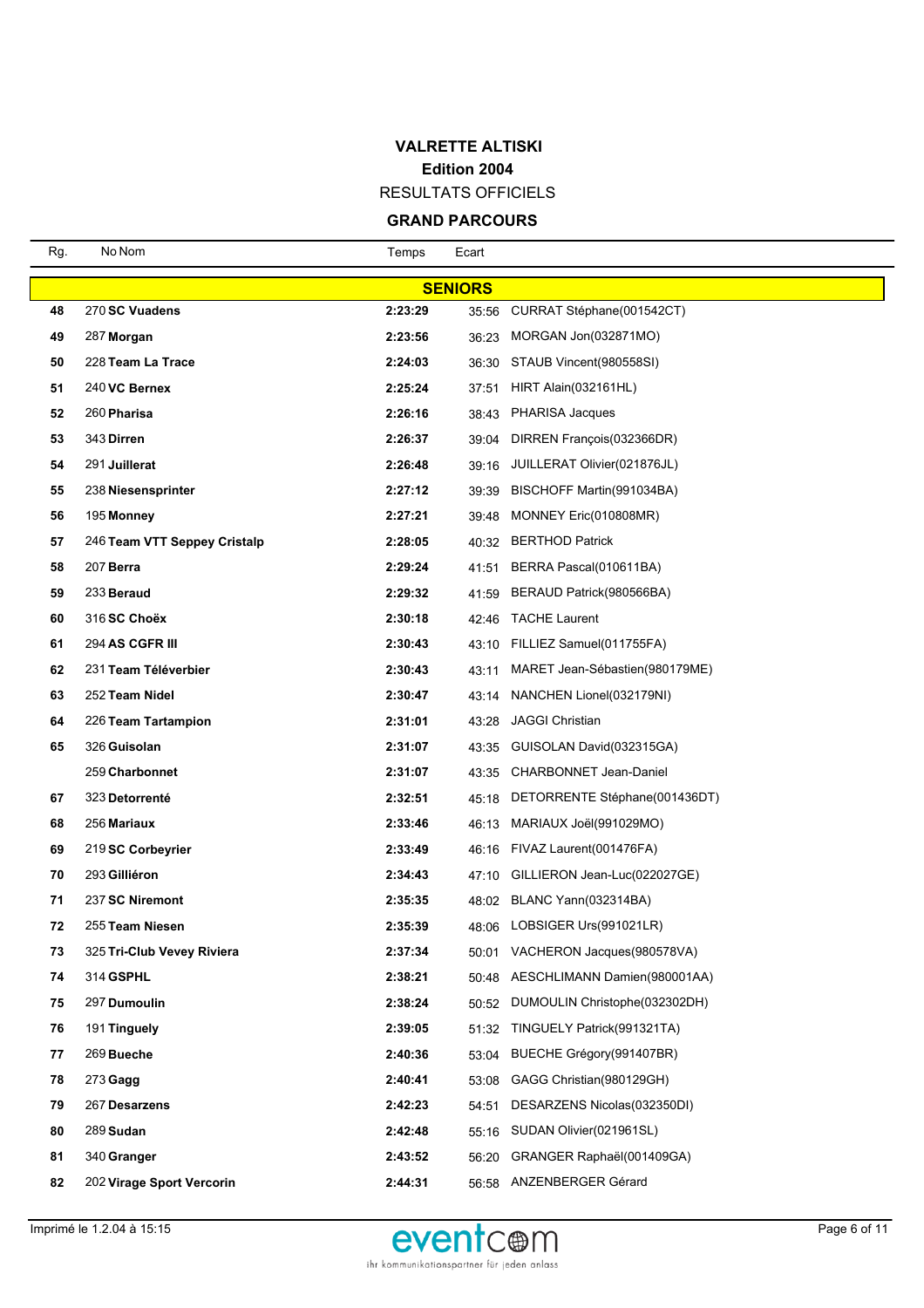RESULTATS OFFICIELS

| Rg. | No Nom                        | Temps   | Ecart          |                                        |
|-----|-------------------------------|---------|----------------|----------------------------------------|
|     |                               |         | <b>SENIORS</b> |                                        |
| 83  | 312 Wehren                    | 2:45:10 | 57:38          | WEHREN Joël(042713WO)                  |
| 84  | 319 Riethmann                 | 2:45:19 | 57:47          | RIETHMANN Nicolas(042693RI)            |
| 85  | 295 Delacrétaz                | 2:45:33 | 58:00          | DELACRETAZ Olivier(980090DL)           |
| 86  | 310 <b>Balet</b>              | 2:45:52 | 58:19          | BALET Philippe(032316BH)               |
| 87  | 338 Hugon                     | 2:46:08 | 58:36          | HUGON Freddy(042734HR)                 |
| 88  | 277 Mesot                     | 2:46:12 | 58:40          | MESOT Thierry (032299MH)               |
| 89  | 317 Tâche                     | 2:47:54 | 1:00:21        | <b>TACHE Didier</b>                    |
| 90  | 337 Germanier                 | 2:48:11 |                | 1:00:38 GERMANIER Frédéric(991291GR)   |
| 91  | 278 SC Champex-Ferret         | 2:48:32 |                | 1:01:00 COPPEY Florian(021872CL)       |
| 92  | 285 Toutangueules             | 2:48:41 |                | 1:01:08 ABBET Stéphane(010067AT)       |
| 93  | 324 Unicible                  | 2:51:47 |                | $1:04:14$ JOBIN Nicolas (032305JI)     |
| 94  | 223 Rouiller                  | 2:52:01 |                | 1:04:28 ROUILLER Jacques (022052RA)    |
| 95  | 235 Toutangueules             | 2:52:09 | 1:04:36        | NICOLLERAT Henri(010095NE)             |
| 96  | 190 Mignot                    | 2:53:01 | 1:05:28        | MIGNOT Cédric(991050Mé)                |
| 97  | 220 Delacoste                 | 2:53:10 | 1:05:37        | DELACOSTE Jean-Philippe                |
| 98  | 216 Sciboz                    | 2:54:14 | 1:06:41        | SCIBOZ Raphael(022053SA)               |
| 99  | 355 Group. Sportif Chermignon | 2:54:35 |                | 1:07:02 LAGGER Alexandre               |
| 100 | 201 Favre                     | 2:54:45 |                | 1:07:12 FAVRE Jean-François (011930FE) |
| 101 | 330 <b>Balet</b>              | 2:55:04 |                | 1:07:32 BALET Philippe(032336BH)       |
| 102 | 348 Gryon                     | 2:55:58 |                | 1:08:25 GONET Bertrand(011870GE)       |
| 103 | 307 Les Toutangueules         | 2:56:42 | 1:09:10        | BUSSIEN Laurent (980058BA)             |
| 104 | 275 Biner                     | 2:56:57 | 1:09:24        | BINER Christian(032317BH)              |
| 105 | 192 Normand                   | 2:57:35 | 1:10:03        | NORMAND Cédric(001427Né)               |
| 106 | 286 Duay                      | 2:58:01 | 1:10:28        | DUAY Sébastien(001413Dé)               |
| 107 | 344 MAGNIN                    | 3:00:23 | 1:12:51        | MAGNIN Frédéric(032283MR)              |
| 108 | 298 Club Alpin Belge          | 3:00:33 |                | 1:13:00 CLAESSEN André(032168CN)       |
| 109 | 339 Club Alpin Belge          | 3:00:58 | 1:13:26        | MATHUS François (032167MR)             |
| 110 | 232 Rey                       | 3:02:48 |                | 1:15:16 REY Philippe(042701RH)         |
| 111 | 342 CAS Montreux              | 3:03:15 |                | 1:15:42 STRAHM André(032357SN)         |
| 112 | 205 Monnier                   | 3:03:36 | 1:16:04        | <b>MONNIER Stéphane</b>                |
| 113 | 318 Berthoud                  | 3:03:51 | 1:16:19        | BERTHOUD Yann(032715BA)                |
| 114 | 292 CAS Dôle                  | 3:14:39 | 1:27:06        | CHIOVINI Stéphane(980076CT)            |
| 115 | 236 Wallis                    | 3:14:50 | 1:27:18        | <b>WALLIS Nick</b>                     |
| 116 | 239 CAS Monthey               | 3:14:59 | 1:27:27        | CORNUT Eddy(022105CD)                  |
| 117 | 304 Lauraux                   | 3:15:03 |                | 1:27:30 LAURAUX Patrick(021891LA)      |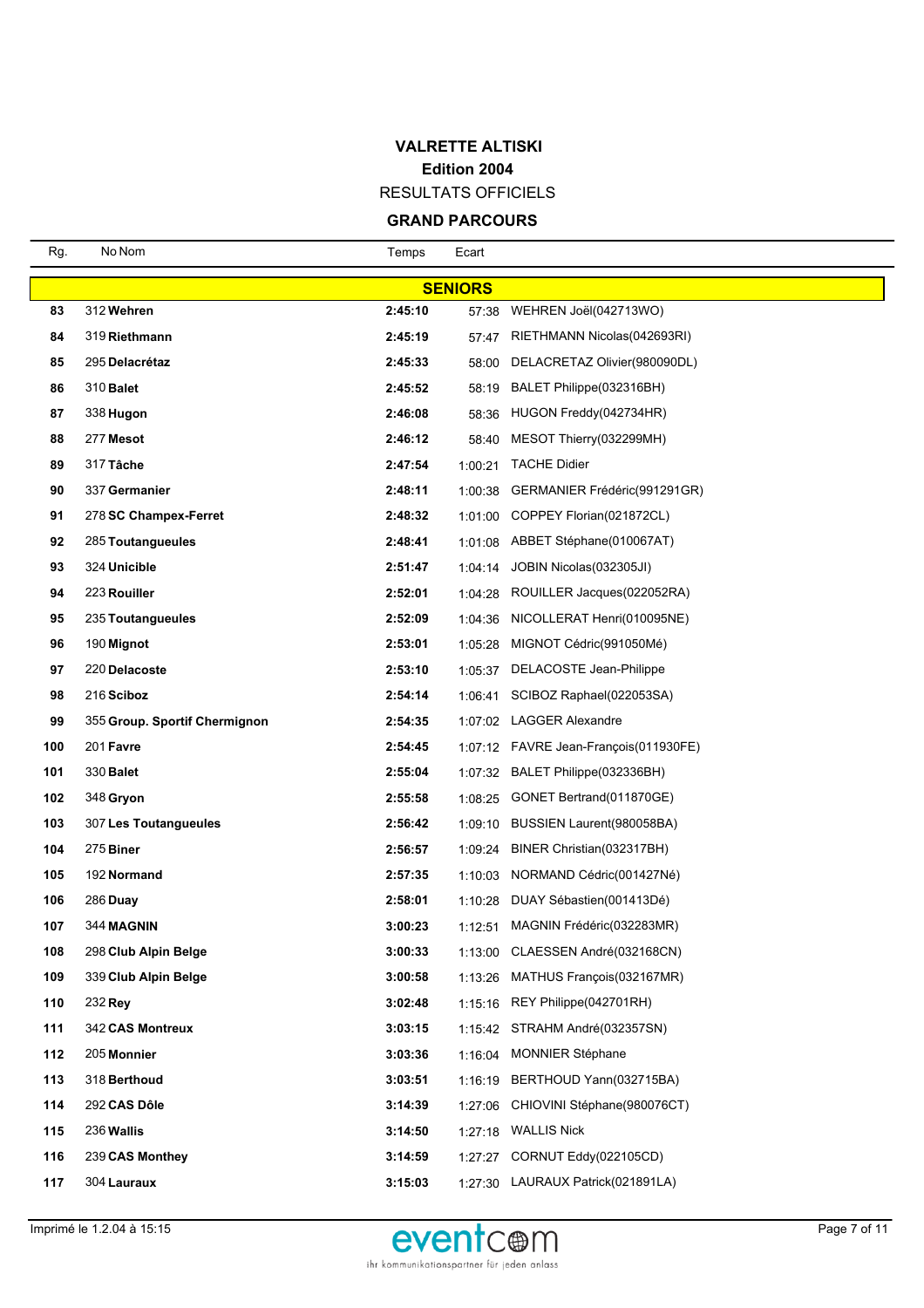RESULTATS OFFICIELS

| Rg. | No Nom                 | Temps   | Ecart          |                                   |
|-----|------------------------|---------|----------------|-----------------------------------|
|     |                        |         | <b>SENIORS</b> |                                   |
| 118 | 279 Wasimolo           | 3:15:56 | 1:28:23        | MALHERBE Yves(010994MV)           |
| 119 | 194 Bressoud           | 3:16:02 | 1:28:29        | BRESSOUD Jacques(980048BA)        |
| 120 | 206 Maradan            | 3:17:54 | 1:30:22        | MARADAN Joachim (980712MO)        |
| 121 | 214 Bourgeois          | 3:18:16 | 1:30:44        | BOURGEOIS Eddy(042720BD)          |
| 122 | 209 Bourgeois          | 3:18:18 | 1:30:45        | BOURGEOIS Pierre-Yves(042717BI)   |
| 123 | 212 Bourgeois          | 3:18:20 | 1:30:47        | BOURGEOIS Frédéric(042715BR)      |
| 124 | 329 Club Alpin Luxemb. | 3:19:49 |                | 1:32:17 LUCI Sandro               |
| 125 | 271 Charrière          | 3:19:54 | 1:32:21        | CHARRIERE Olivier(042723CL)       |
| 126 | 221 Bender             | 3:22:09 | 1:34:36        | BENDER Benoît(032341BE)           |
| 127 | 321 Club Alpin Belge   | 3:22:11 |                | 1:34:38 PIOT Kurt                 |
| 128 | 261 Nicolet            | 3:23:43 | 1:36:11        | NICOLET Philippe(001611NH)        |
| 129 | 200 Pollen             | 3:25:22 |                | 1:37:49 POLLEN Pierre             |
| 130 | 303 SC Diablerets      | 3:26:16 |                | 1:38:43 SITTINGER Alain(011874SL) |
| 131 | 336 Club Alpin Belge   | 3:26:56 |                | 1:39:23 PASINELLI Daniel          |
| 132 | 352 Pellet             | 3:27:27 |                | 1:39:54 PELLET Markus(991070PA)   |
| 133 | 257 Zahnd              | 3:27:32 |                | 1:39:59 ZAHND Philippe            |
| 134 | 249 Wilhelm            | 3:28:40 |                | 1:41:07 WILHELM Christophe        |
|     | 218 Fellay             | 3:28:40 |                | 1:41:07 FELLAY Jacques            |
|     | 253 Revaz              | 3:28:40 |                | 1:41:07 REVAZ Damien(022110RA)    |
| 137 | $230$ Bares            | 3:29:57 |                | 1:42:25 BARES Mathieu(032323BA)   |
| 138 | 346 LEVRON             | 3:30:27 |                | 1:42:55 TERRETTAZ Jérôme          |
|     | <b>347 VOLLEGES</b>    | 3:30:27 | 1:42:55        | <b>MOULIN Fabrice</b>             |
| 140 | 331 SC Gryon           | 3:31:52 |                | 1:44:19 AYER Sylvain(980609AY)    |
| 141 | 333 OGAY               | 3:36:33 | 1:49:00        | <b>OGAY Frank</b>                 |
| 142 | 322 Club Alpin Belge   | 3:37:02 |                | 1:49:29 LAMALLE Denis(032172LE)   |
| 143 | 211 Di Paolo           | 3:39:20 |                | 1:51:48 DI PAOLO Dany             |
| 144 | 276 Sonney             | 3:40:52 |                | 1:53:19 SONNEY Nicolas            |
| 145 | 215 Bourqui            | 3:43:39 | 1:56:06        | <b>BOURQUI Benoît</b>             |
| 146 | 334 Berthoud           | 3:50:24 | 2:02:52        | BERTHOUD Alain(022113BL)          |
| 147 | 197 Hrebek             | 3:50:39 | 2:03:07        | <b>HREBEK Dalibor</b>             |
| 148 | 299 CAS Yverdon        | 3:51:31 | 2:03:59        | <b>BOLLINI Jean-Charles</b>       |
| 149 | 266 Wasimolo           | 4:00:15 |                | 2:12:42 GRABER Patrick(022111GA)  |
| 150 | 225 Jeanreneaud        | 4:00:29 |                | 2:12:56 JEANRENEAUD Michel        |
| 151 | 251 Cachin             | 4:08:29 | 2:20:57        | CACHIN Arnaud(042738CR)           |
| 152 | 357 Joie               | 4:17:34 |                | 2:30:01 JOIE Cédric               |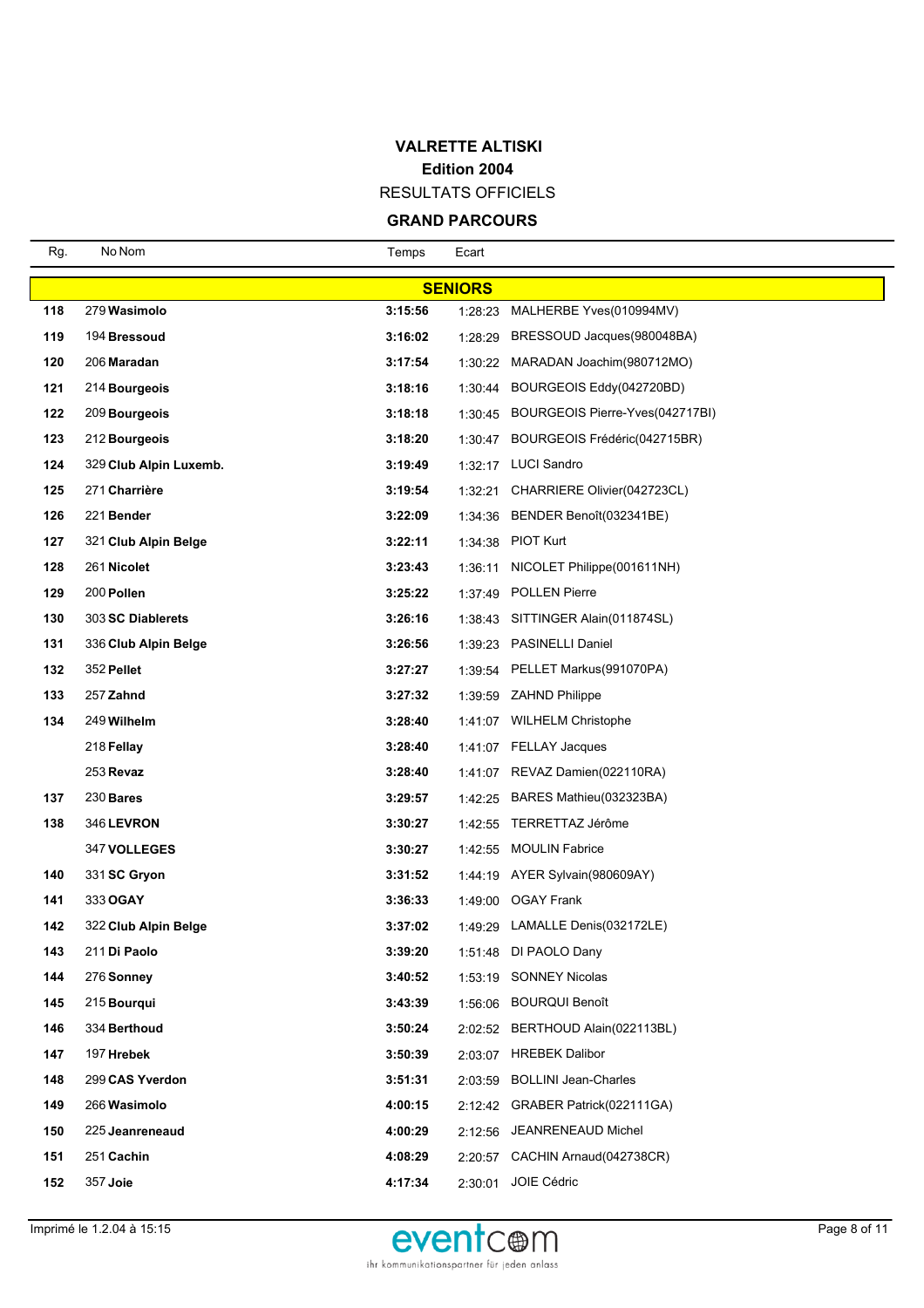RESULTATS OFFICIELS

| Rg.            | No Nom                     | Temps            | Ecart |                                   |  |  |  |  |
|----------------|----------------------------|------------------|-------|-----------------------------------|--|--|--|--|
| <b>SENIORS</b> |                            |                  |       |                                   |  |  |  |  |
| 153            | 356 Wittorski              | 4:17:34          |       | 2:30:02 WITTORSKI Mike            |  |  |  |  |
| 154            | 305 Burren                 | 4:18:50          |       | 2:31:17 BURREN Roland             |  |  |  |  |
|                | 283 Rouiller               | Abandon          |       | ROUILLER Jean-Marcel              |  |  |  |  |
|                | <b>242 CGFR III</b>        | Abandon          |       | MOIX Didier(021888MI)             |  |  |  |  |
|                |                            | <b>VETERANS1</b> |       |                                   |  |  |  |  |
| 1              | 418 Nydegger               | 2:05:29          |       | NYDEGGER Béat(980217Né)           |  |  |  |  |
| 2              | 387 SC Cerniat             | 2:08:01          |       | 2:32 CHARRIERE Nicolas (980073CI) |  |  |  |  |
| 3              | 407 SC Lys                 | 2:14:28          | 8:59  | MEYER Alain(980193ML)             |  |  |  |  |
| 4              | 409 Vétroz Team Seppey     | 2:19:19          |       | 13:49 WENGER Grégoire(011898WR)   |  |  |  |  |
| 5              | 385 SC Evionnaz            | 2:22:43          | 17:13 | BENEY Raymond(980741BA)           |  |  |  |  |
| 6              | 370 Gwerder Sport          | 2:22:59          | 17:29 | NIDERÖST Beat(010120NE)           |  |  |  |  |
| 7              | 366 SC Grattavache         | 2:23:28          | 17:58 | DEVAUD Daniel(010306DA)           |  |  |  |  |
| 8              | 384 SC Grattavache         | 2:24:52          |       | 19:22 CURRAT Philippe(022120CH)   |  |  |  |  |
| 9              | 425 Team Provins           | 2:25:19          | 19:50 | SERMIER Luc(980273SU)             |  |  |  |  |
| 10             | 379 CS Vallée du Flon      | 2:25:31          |       | 20:02 BOSSEL Gérald(001557Bé)     |  |  |  |  |
| 11             | 393 Comby                  | 2:28:26          | 22:56 | COMBY Daniel(032905CA)            |  |  |  |  |
| 12             | 399 Loye                   | 2:31:07          |       | 25:38 LOYE Eric(980901LR)         |  |  |  |  |
| 13             | 404 Bussard                | 2:31:08          | 25:38 | BUSSARD François (010789BR)       |  |  |  |  |
| 14             | 372 Herbalife Team         | 2:32:38          | 27:09 | ROSSET Blaise(980936RL)           |  |  |  |  |
| 15             | 430 Jollien                | 2:32:53          | 27:23 | JOLLIEN Eric(980546JR)            |  |  |  |  |
| 16             | 382 Kolly                  | 2:35:02          | 29:33 | KOLLY Pierre-André(980540KI)      |  |  |  |  |
| 17             | 417 Girod                  | 2:35:06          | 29:37 | GIROD Urbain(980892GR)            |  |  |  |  |
| 18             | 421 <b>Rama</b>            | 2:35:16          |       | 29:46 RAMA Serge(042708RE)        |  |  |  |  |
| 19             | 415 SC Vollèges            | 2:36:37          | 31:08 | DELITROZ Jean-Marcel(980094DE)    |  |  |  |  |
| 20             | 380 La Trace               | 2:37:48          |       | 32:18 GEX Gérald(980341Gé)        |  |  |  |  |
|                | 394 SC Ayent-Anzère        | 2:37:48          |       | 32:18 GILLIOZ Michel(980342GI)    |  |  |  |  |
| 22             | 429 GS Chermignon          | 2:37:48          | 32:19 | BARRAS Patrick(991299BA)          |  |  |  |  |
| 23             | 386 Dubosson               | 2:39:45          | 34:16 | DUBOSSON Jean-Michel(980104DE)    |  |  |  |  |
| 24             | 427 C.A.R.E Vevey          | 2:40:26          |       | 34:57 UMBEHR Marc(980287UA)       |  |  |  |  |
| 25             | 401 Rando du Stand         | 2:40:45          | 35:16 | ROHRBACH Jean-Daniel(022133RE)    |  |  |  |  |
| 26             | 378 Team Téléverbier       | 2:42:20          | 36:50 | GARD Martial(980134GA)            |  |  |  |  |
| 27             | 397 SC Villars s/Glâne     | 2:42:45          | 37:15 | SAVOY Jean-François(032175SE)     |  |  |  |  |
| 28             | 403 Télémark Club Ovronnaz | 2:42:52          |       | 37:22 LUGON Patrick(980360LA)     |  |  |  |  |
| 29             | 402 SC Arpettaz            | 2:43:16          |       | 37:46 LOYE Christian(980171LH)    |  |  |  |  |
| 30             | 411 Beaumont               | 2:45:50          |       | 40:21 BEAUMONT Olivier(011890BL)  |  |  |  |  |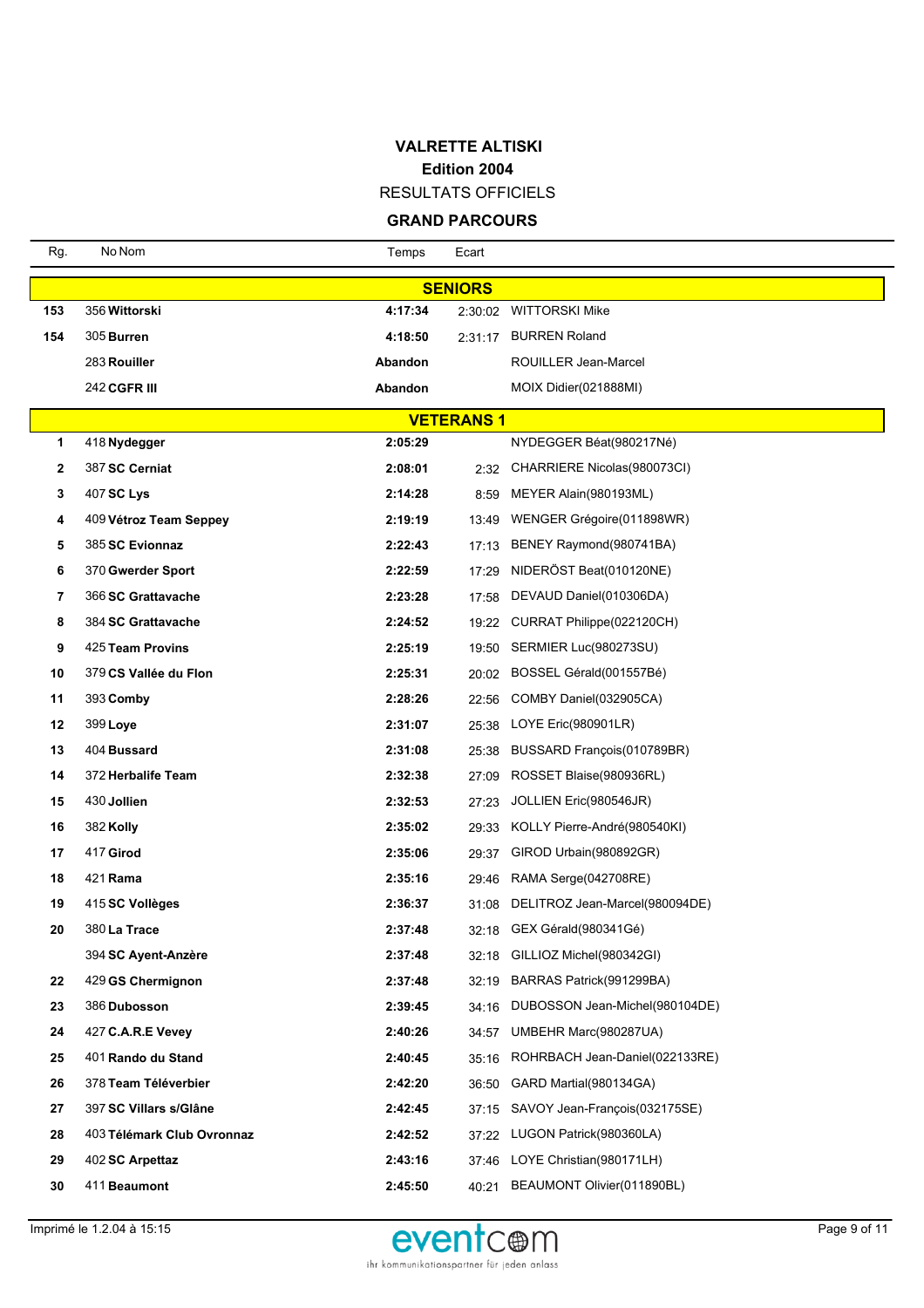RESULTATS OFFICIELS

| Rg. | No Nom                        | Temps   | Ecart            |                                            |
|-----|-------------------------------|---------|------------------|--------------------------------------------|
|     |                               |         | <b>VETERANS1</b> |                                            |
| 31  | 416 CAS Gruyère               | 2:47:58 |                  | 42:28 DUCRET Romain(980106DO)              |
| 32  | <b>435 NANCHEN</b>            | 2:49:02 | 43:33            | NANCHEN Bertrand (980210NE)                |
| 33  | 405 Reis                      | 2:49:07 | 43:38            | REIS José(980246RO)                        |
| 34  | 374 AS Garde-frontière        | 2:49:53 | 44:23            | MOULIN Christophe(001553MH)                |
| 35  | 420 Huber                     | 2:53:02 |                  | 47:33 HUBER Jean-Claude(980353HE)          |
| 36  | 376 Cyclo Sportif La Gruyère  | 3:00:04 |                  | 54:34 RABOUD Bruno(001578RR)               |
| 37  | 369 Nicollier                 | 3:00:10 | 54:40            | NICOLLIER François(033044NR)               |
| 38  | 367 Lovis                     | 3:01:57 |                  | 56:28 LOVIS Bernard(022126LE)              |
| 39  | 400 Wasimolo                  | 3:02:06 | 56:36            | MERCAY Daniel(980576MA)                    |
| 40  | 434 BARRAS                    | 3:05:21 |                  | 59:52 BARRAS Gabriel(010826BA)             |
| 41  | 395 Tri Team New Bike         | 3:06:05 |                  | 1:00:36 CLARET Gérald(980548Cé)            |
| 42  | 406 Group.Sportif Chermignon  | 3:07:14 |                  | 1:01:44 BRIGUET Joël(991295BO)             |
| 43  | 383 Romailler                 | 3:07:45 |                  | 1:02:16 ROMAILLER Jean-François (980879CN) |
| 44  | 368 Bordoni                   | 3:10:53 |                  | 1:05:24 BORDONI Sauro(010820BA)            |
| 45  | 412 Club Alpin Belge          | 3:12:03 |                  | 1:06:33 TECQMENNE Luc(032171TU)            |
| 46  | <b>433 MOULIN</b>             | 3:16:02 |                  | 1:10:32 MOULIN Vincent(032333MI)           |
|     | 419 Vouilloz                  | 3:16:02 |                  | 1:10:32 VOUILLOZ Florent(032334VL)         |
| 48  | 388 Cyclo Sportif La Gruyère  | 3:18:01 |                  | 1:12:32 RABOUD Claude                      |
| 49  | 432 Club Alpin Belge          | 3:18:44 |                  | 1:13:14 MASY Daniel                        |
| 50  | 390 Luisier                   | 3:20:56 |                  | 1:15:27 LUISIER Albert(991065LL)           |
| 51  | 389 GFY                       | 3:26:18 |                  | 1:20:49 ANDREY Jean-Claude(980304AE)       |
| 52  | 408 SC Villars                | 3:30:27 |                  | 1:24:58 ADLER Antoine(980302AN)            |
| 53  | 396 Gabler                    | 3:32:53 |                  | 1:27:23 GABLER Clark(032302GL)             |
| 54  | 422 Klindler                  | 3:32:57 |                  | 1:27:28 KINDLER Bertrand(011302KE)         |
| 55  | 371 Stahel                    | 3:35:08 |                  | 1:29:39 STAHEL Olivier(001593SL)           |
| 56  | 431 Wasimolo                  | 3:43:08 | 1:37:39          | KRATTIGER Jean-Paul(010765KE)              |
| 57  | 413 CAS Sierre                | 3:43:57 |                  | 1:38:28 AMOS Stéphane(032836AT)            |
| 58  | 375 Boesch                    | 3:56:55 |                  | 1:51:25 BOESCH Marc-Henri(001588BA)        |
| 59  | 428 Gilomen                   | 3:58:06 | 1:52:36          | GILOMEN Jörg(001500Gö)                     |
| 60  | 436 BARRAS                    | 4:01:36 | 1:56:06          | <b>BARRAS Jean-Paul</b>                    |
| 61  | 398 Gruaz                     | 4:08:07 |                  | 2:02:37 GRUAZ Gilbert(980147GI)            |
| 62  | 414 Steiner                   | 4:15:33 |                  | 2:10:03 STEINER Jean-Luc(010126SE)         |
| 63  | 377 Andenmatten               | 4:17:24 |                  | 2:11:54 ANDENMATTEN Jean Luc(980005AE)     |
| 64  | 423 Waridel                   | 4:18:49 |                  | 2:13:19 WARIDEL François                   |
|     | 381 Group. Sportif Chermignon | Abandon |                  | LAGGER Tony(001496LO)                      |